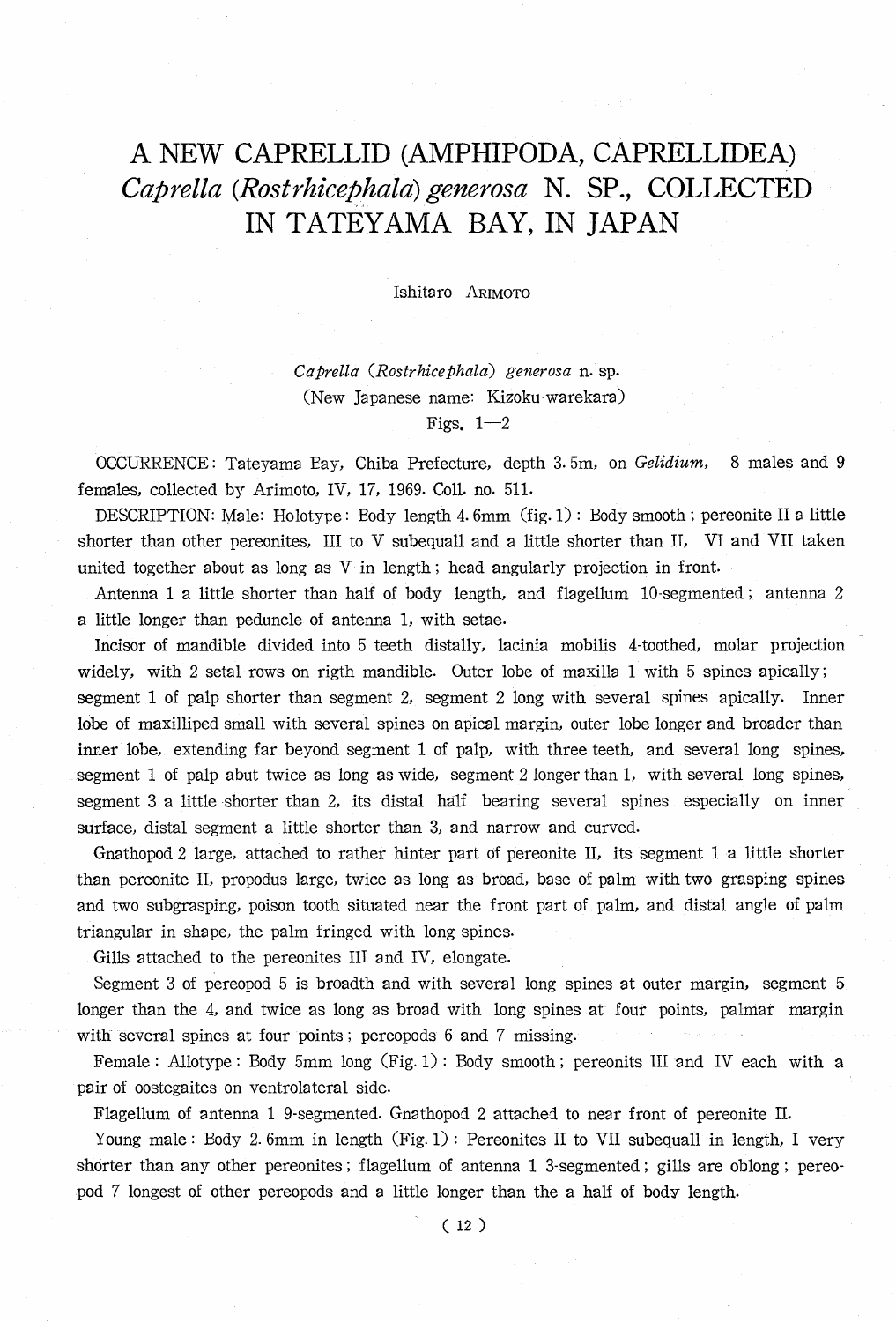## 研 究 紀 要 第 21 集

Young female: Body length 3mm (Fig. 2): Body smooth with delicately hairs on back, pereonites III and IV with small oostegits on near the gills; flagellum of antenna 1 7-segmented; gills elongate.

DISTRIBUTION : Type locality : Tateyama Bay.

Off Toyoma, Fukushima Prefecture, depth 2m, to Sargassum, 8 males and 1 female, collected by Isao Tenjin and Arimoto, VI, 26, 1968. Coll. no. 679 (3). - Kobuchi, Miyagi Prefecture, attached to Sargassm, 1 male and 1 female, collceted by Akira Hirayama, X, 22, 1975. Coll. no. 538. - Nishiwakkanai, Hokkaido, 1 male, on Seaweed, collected by Tomita, Kaneko and Tajima, Wakkanai Fish, Exp. St., VIII, 22, 1975. Coll. no. 758.